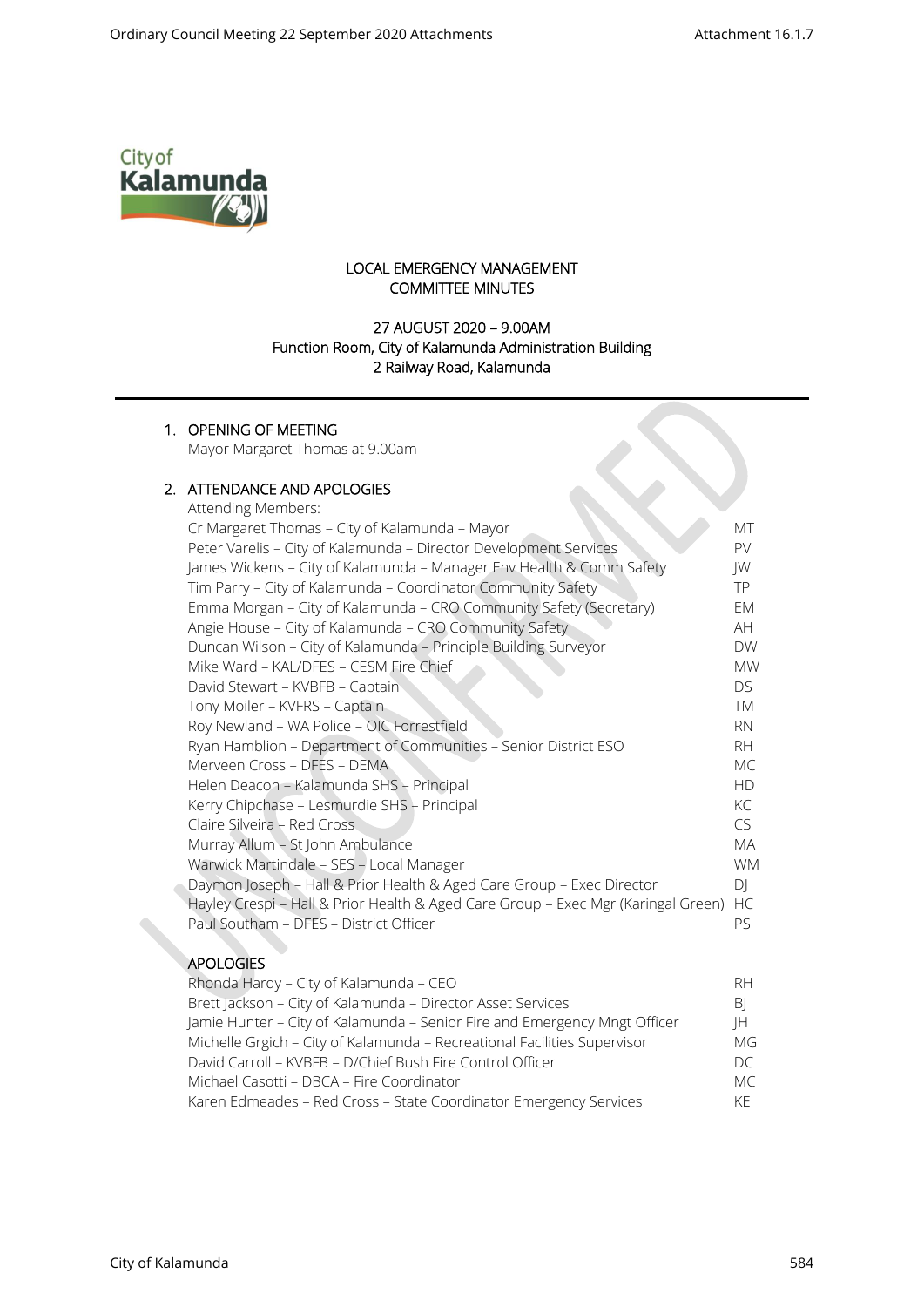

## 3. CONFIRMATION OF MINUTES

Minutes – 27 February 2020

Moved: MW Seconded: TM

All in favour

#### 4. MATTERS ARISING FROM PREVIOUS MINUTES

- 4.1 Draft LEMA will be tabled at the next DEMC Meeting.
- 4.2 Mike Casotti amended surname in the current LEMA.
- 4.3 Road Crash Pickering Brook Resolved at the last LEMC and MW advised the Police, City and Works attended and were involved, traffic management came into play.
- 4.4 Kalamunda Hospital TP Advised this was actioned.

#### 5. CORRESPONDENCE IN/OUT

Red Cross – C-19 Training Silveira Claire - Supporting Communities During COVID training DBCA - Amendments to the Conservation and Land Management Act 1984 State Emergency Coordinator and Commissioner of Police - Closure and Restriction Direction. Department of communities - COVID-19 Hon Francis Logan BA (Hons) MLA Minister for Emergency Services; Corrective Services – Agency update St John – correspondence Agency COVID-19 report Kalamunda State Emergency Service – correspondence Agency COVID-19 report

Additional Correspondence to be circulated with these Minutes - Claire Silveira – Red Cross: Red Cross Guidance Notes for Pandemic Recovery Planning PHP LEMC Update August 2020 Red Cross General LEMC Report

Merveen Cross – DFES: DFES DA Report – August 2020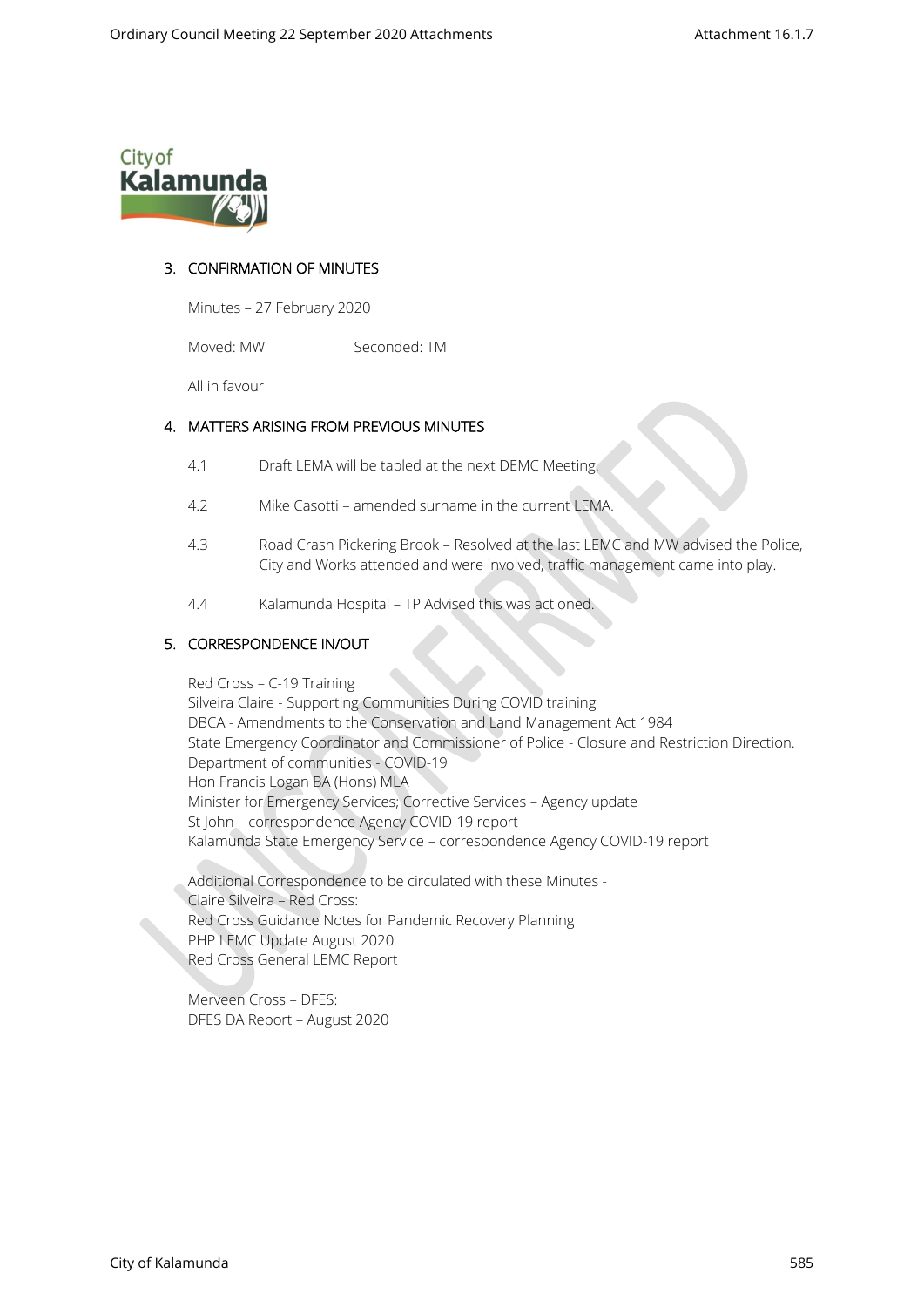

# 6. GENERAL BUSINESS

#### 6.1 JW – Presentation COVID-19 PPT

| 6.1.1 | Spoke about the Relief Funds COK offered                                                                                                                                                                                                                                                                                                                                                         | МT        |
|-------|--------------------------------------------------------------------------------------------------------------------------------------------------------------------------------------------------------------------------------------------------------------------------------------------------------------------------------------------------------------------------------------------------|-----------|
| 6.1.2 | Lots of research is being undertaken to fill in gaps in social welfare space,<br>there has been a lack of awareness as to what services there are and the<br>mechanisms to access them. The percent of families impacted by COVID in<br>Kalamunda shire appears to be doing well. WA is doing better than a<br>lot of areas. Research is being conducted on the impacts.                         | NO        |
| 6.1.3 | <b>ACTION - Resilience Kalamunda and State Results Document -</b><br>will send those through to give an indication.                                                                                                                                                                                                                                                                              | PV        |
| 6.2   | Presentation overview of the 2020/21 Fire Preparedness plan PPT                                                                                                                                                                                                                                                                                                                                  | <b>TP</b> |
| 6.2.1 | Asked how much the current infringement is for Fire related non-compliance.                                                                                                                                                                                                                                                                                                                      | <b>DW</b> |
| 6.2.2 | Answered \$250.                                                                                                                                                                                                                                                                                                                                                                                  | TP        |
| 6.2.3 | How many properties are assessed?                                                                                                                                                                                                                                                                                                                                                                | PV        |
| 6.2.4 | Answered 5000 properties approximately last year, with the new app this year<br>we may get more assessments done, depends on the interruptions i.e. TFB days.                                                                                                                                                                                                                                    | TP        |
| 6.2.5 | With the limited resources that can-do hazard reductions how do you assess<br>whether Residents have done what is required or not?                                                                                                                                                                                                                                                               | TM        |
| 6.2.6 | With Variations, residents need to have a plan and reasons why they cannot<br>put firebreaks in, or suggest how they can meet requirements of the FHRN in<br>another way. We hope the message gets out for the upcoming season.<br>TP is seeing a work being undertaken, a lot of people starting to put firebreaks<br>In and slashing being done. This is a good sign this early in the season. | <b>TP</b> |
| 6.3   | Perth Hills Preparedness Project (Red Cross) Project Update                                                                                                                                                                                                                                                                                                                                      |           |
| 6.3.1 | CS gave a short overview of the project being run with the City of Kalamunda,<br>Mundaring and Swan which was slightly delayed by COVID. There is a<br>Broject Officer in place located in the three areas, she has been trained                                                                                                                                                                 | CS        |

Project Officer in place located in the three areas, she has been trained and will be in the area to conduct baseline surveys of residents to assess resident's awareness of emergency preparedness, all types of emergencies, bushfires, storms, floods, pandemic. Residents are being called, surveyed, social media over the next couple of weeks, volunteers will be recruited,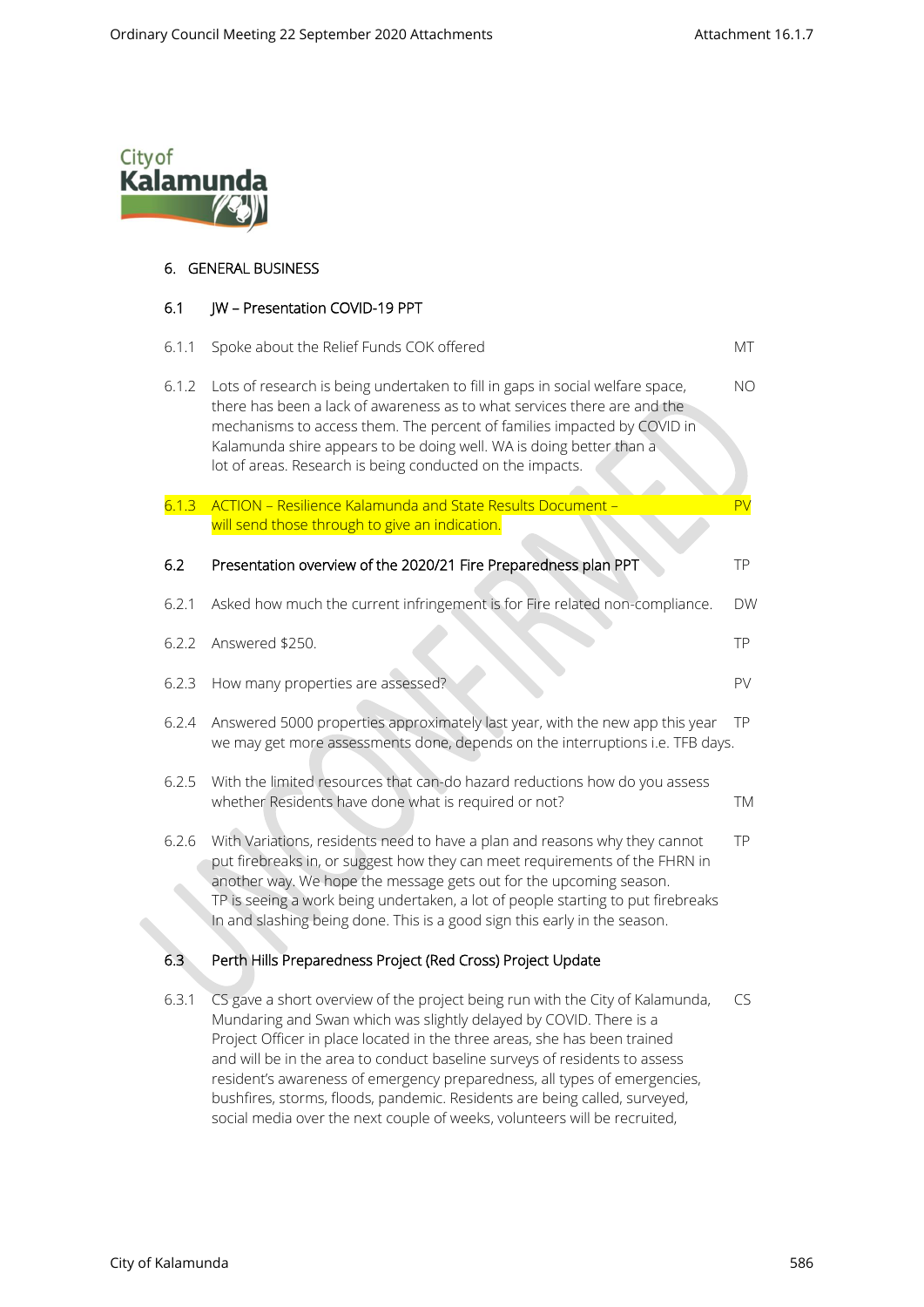

school programs will be run, community service workshops (aged care, disability etc.). These will be run after profiling communities and assessing how to help them get prepared with a recovery focus.

### 7. AGENCY UPDATE – IMPACTS COVID-19 HAS HAD ON YOUR AGENCY

### 7.1 Kalamunda Bush Fire Brigade

7.1.1 Bushfire Brigade Isolation of trucks hopefully no second wave, DS plans in place but it does have a big impact.

## 7.2 SES

7.2.1 Impact was similar in transporting personnel to incidents, managing physical WM Separation, a lot of what we do that is impossible, water control at lakes, members willing to put forward and do that presents challenges keeping ppl separated, luckily impact minimal.

# 7.3 CITY OF KALAMUNDA – CESM MW

 7.3.1 As WM suggested and would like to comment on volunteers who were very professional, they took requirements on board. Usually a very sociable group, the main team was separated in half but adapted very quickly. Training was even kept up online so they overcame a lot of challenges. The second part bushfire safety plan – MW would like to suggest at the next meeting the Bushfire Ready Group do a presentation.

#### ACTION – Requesting Bushfire Ready Group Presentation – next meeting MW

#### 7.4 DFES

7.4.1 The focus was to maintain front line services. The response team drove PS internal operating procedures, mitigated issues with crews. They have returned to some training prior to fire season. If there is a second wave, will maintain chain of command the focus now is what could happen moving into fire season coming out of the worst fire season ever seen and COVID impacted some of the jump ahead on this season.

## 7.5 DFES – DEMA

 7.5.1 A lot of work has been done tweaking the Emergency Management Act 2005 MC act to assist Government to have powers through COVID. There has been a new hazard added, Hostile Act, which means there are now 28 hazards. The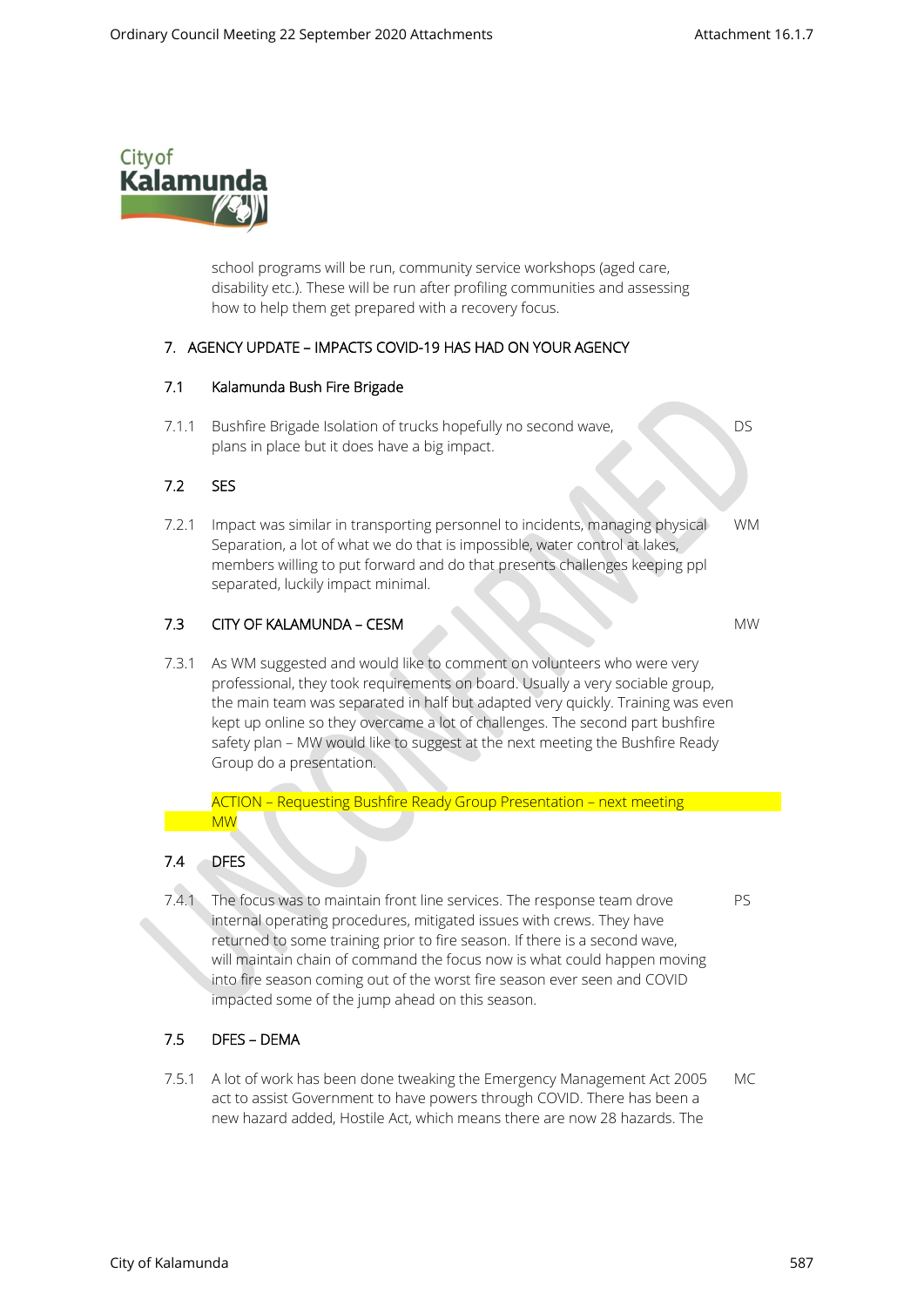

State Emergency Management Committee (SEMC) policy plan has been amended to whole government approach to assist recovery. The Chair of SEMC wanted to thank local governments for their valued role during COVID. A couple of exercises have come up again - a new framework to work within to support local government schedule (3 years). The State Recovery Controller, Sharon O'Neill, and Local Government Minister David Templeman MLA congratulated local government on their support of their local communities. There are a few grants available, one through WALGA and Department of Primary Industry and another through Lotterywest – will provide a report.

ACTION – MC to provide a report on available Grants to be circulated with MC the minutes.

### 7.6 DEPARTMENT OF COMMUNITIES

7.6.1 RH spoke with TP who said there are 15 employees who need to be RH trained on evacuation centre procedures so training course will be conducted at Ray Owen. Local Government welfare plans will be done by November – this will be sent to all key holders. COVID means DOC will still open evacuation centres in local government areas but will question people on fevers, illness, whether they are supposed to be in quarantine, work FIFO for example and will ask people to socially distance. Masks will not be mandatory but if people are identified as a risk they will be sent to a hotel or appropriate accommodation overnight.

## 7.7 HALL AND PRIOR HEALTH AND AGED CARE GROUP

7.7.1 In the Aged Care sector access to PPE has been a challenge and the old DJ buildings are built in circle, so it is challenging to socially distance residents. A refurbishment program to isolate particular areas may be undertaken. Staffing has also been the biggest issue a survey revealed that 30% of Care staff work for other aged care providers. This had to be shut down to limit risk of community transmission which lead to financial impacts for workers. Cross contamination is a big issue, but these workers still need to pay bills and are at the lowest ends of pay scales. We sent staff to support aged care facilities in Victoria, which is commendable, they are very brave people. We are in consultation with other aged care providers in NSW who have given great tips. We are still planning for second outbreak, the problem is running out of staff quickly and PPE.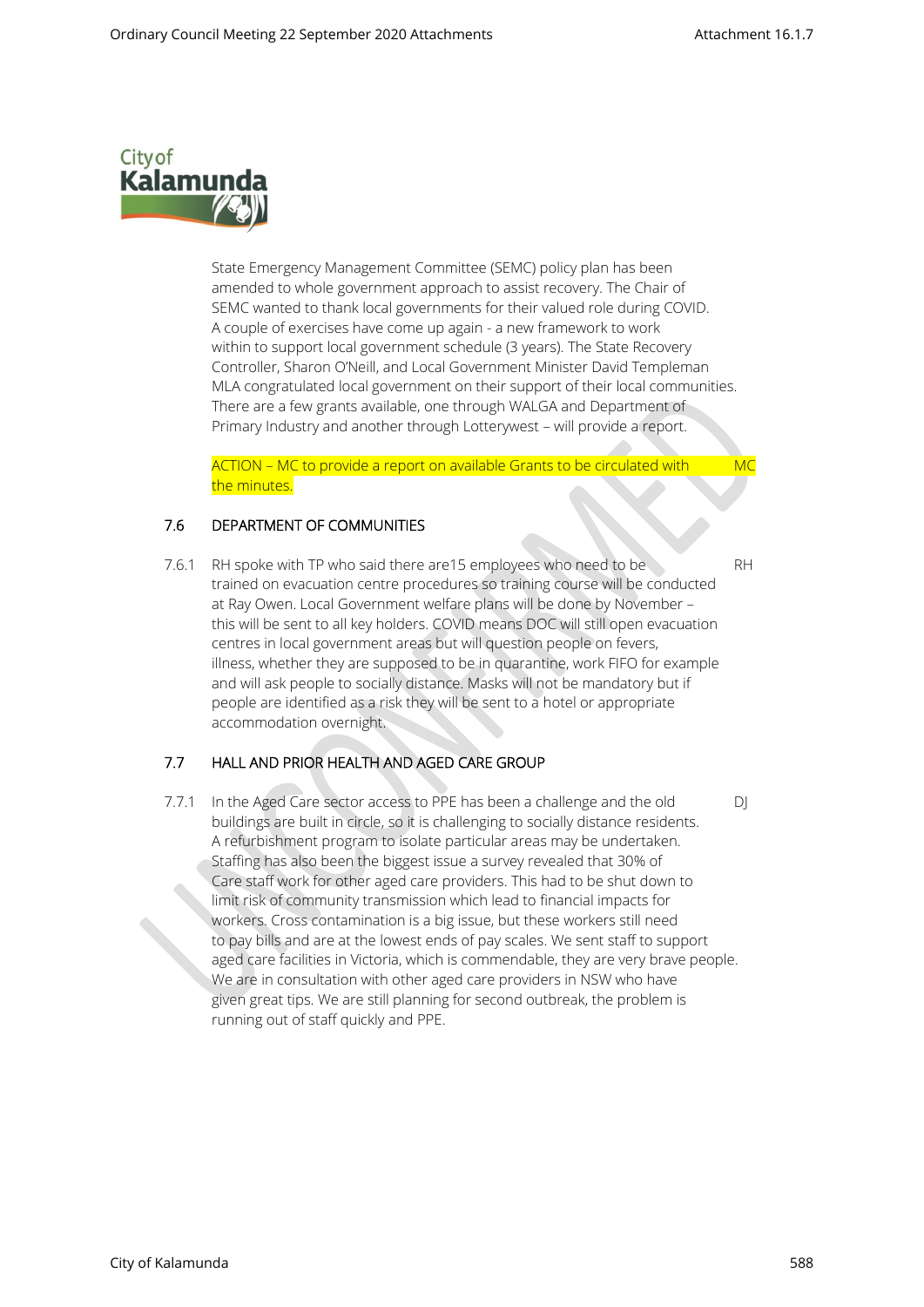

### 7.8 KALAMUNDA VOLUNTEER FIRE RESCUE SERVICE

 7.8.1 We adapted fairly quickly, we split into two squads. It was challenging having TM the appropriate mix of staff to be able to respond to road rescues etc. In some ways, working from home made people more available. We respond to 160 calls a year.

### 7.9 CITY OF KALAMUNDA – BUILDING

7.9.1 In April, the biggest issue was inspections and the need to meet safety DW Protocols. COVID restrictions meant 2 households were in isolation from coming back from overseas and this was worked around. As for people suffering financially from a lack of work, you would not think so, with the amount of building applications which increased 50% in one month June to July. It appears either people are spending holiday money or taking Advantage of the government work stimulus and buying new patios or whatever.

### 7.10 CITY OF KALAMUNDA – MANAGER CUSTOMER AND PUBLIC RELATIONS

 7.10.1 Everyone has already heard what the City did to assist residents. NO The Crisis and Recovery Management Teams met every day for months, so congratulations and thanks to all. We heavily focused on community engagement and responding to the State Government directions. In the first week we were met with resistance but by the second week people were more willing to cancel bookings and more understanding which was good. Community welfare rang about 980 vulnerable residents in March and May and assisted with who to assist with food, health and wellbeing needs. It was a really was a busy time. It was a good thing for Local Government being prepared and assisting the community. We remain concerned about a second wave and the mental health impact this could have, just looking at east coast who have had a lot of issues and we need to keep our community healthy.

## 7.11 ST JOHN AMBULANCE

 7.11.1 Established teams to manage constant changing environment. Acknowledged MA the need to separate staff that were not involved in clinical work. The admin structure retreated to home-based arrangements with small pockets going to work, clinicians still going to work, with associated anxiety around personal safety. There was a real impact on the organisation and staff anxiety which also includes family of staff who lives changed from relatively relaxed to a rigid, disciplinary focus on cross contamination. Seen dramatic decrease in meth use which is fantastic as this enhanced safety to clinicians. But with a decrease in meth use there was an increase in heroin use.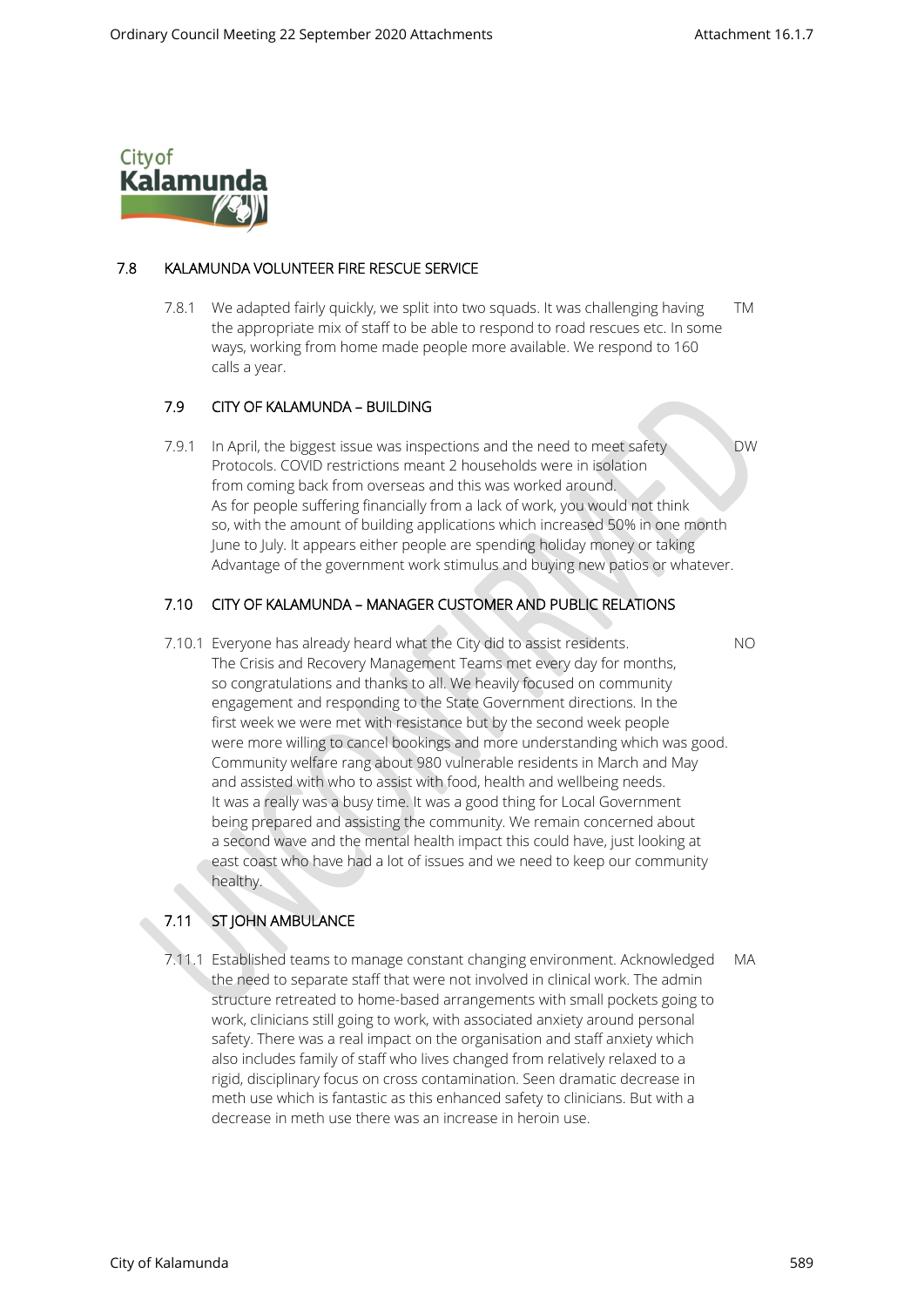

### 7.12 CITY OF KALAMUNDA – COMMUNITY SAFETY FIRE AND EM

 7.12.1 GH Started in April in the middle of pandemic, some time in office GH sometimes out, split staff gave us time to plan for next fire season.

#### 7.13 WA POLICE

7.13.1 It has been business as usual all our staff still do what is needed, RN that hasn't changed to any great extent. Police staff working at home are using Microsoft Teams as platform for meetings which has been great. An increase in body cams and iPhones for 6000 Police staff has made it easier, giving access to email, MS teams so now we are moving digitally forward in terms of how we Police and that is continuing. An audit is being conducted to look at modelling QLD, how that modelled up and down in terms of curve. It is a case of if not when second wave occurs, and operations has not slowed it has increased. Drugs were mentioned before, have noticed a significant reduction in drugs with an increase in the cost of meth.

#### 7.14 RED CROSS

- 7.14.1 Red cross 50% working at home learning new Microsoft systems. CS Recovery is core to what we do, sitting on LG recovery community across the state helping local needs. The psychosocial impact on youth amid the climate – anxiety and COVID on top of that. Significant increase in homelessness. Demand for Psychosocial support and providing food has had a significant increase in last few weeks. Red Cross is working national 240000 phone calls to residents in Victoria conducted, providing assistance and pandemic recovery
- 7.14.2 Asked about Psychosocial support current programs for schools and kids RN
- 7.14.3 A lot of work in that area in addition WADRON committee is all agency CS working in that area educating departments, a lot being done.

## 7.15 LESMURDIE SENIOR HIGH SCHOOL

7.15.1 Schools found themselves in a different place. We continued progressing KC normality in school. We are still dealing with the mental health of staff. When kids stayed at home, we had to deliver learning online found schools and staff in different places some families were not ready. School had its own management teams. COVID testing is taking place 1/3 staff and students will be tested.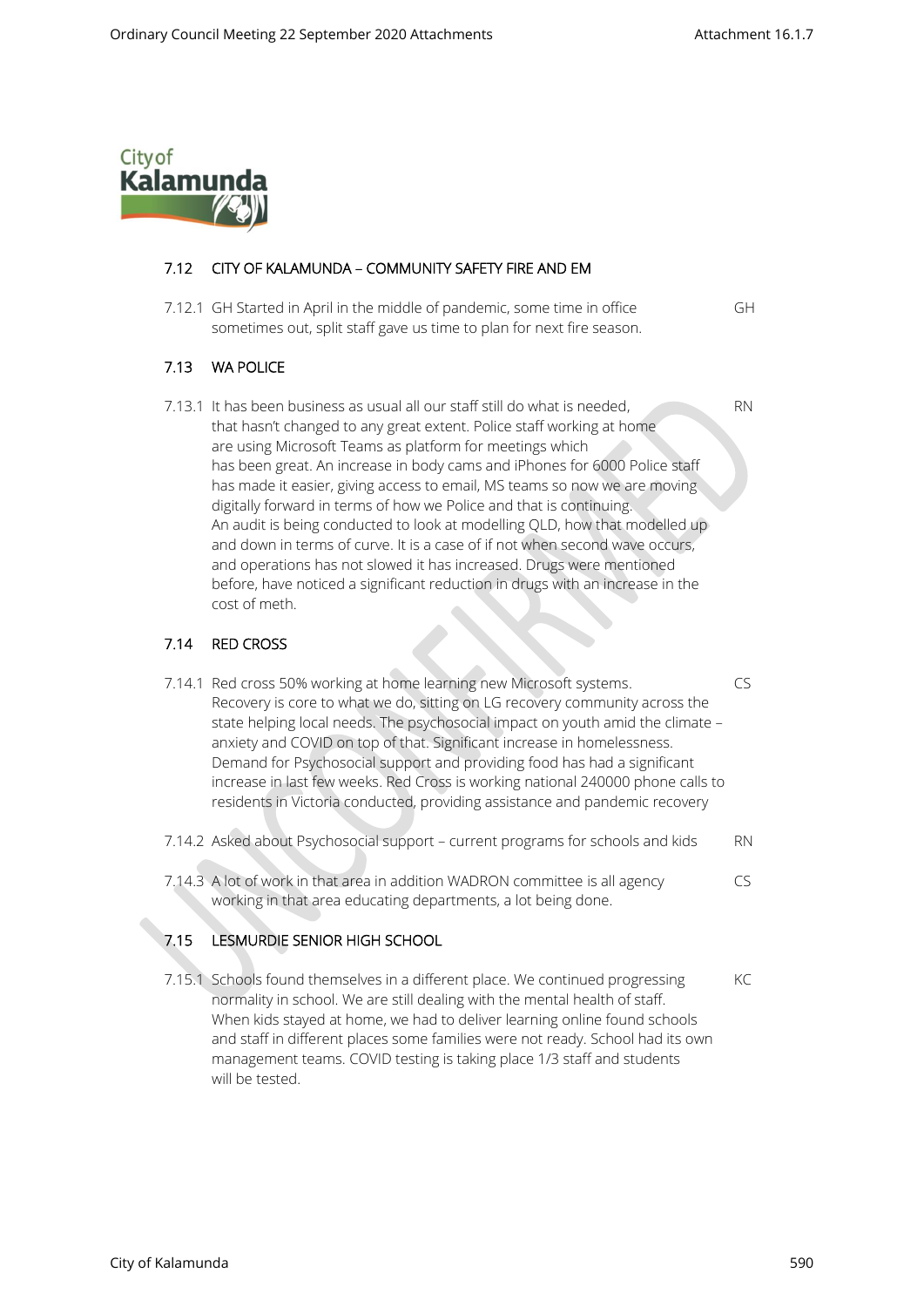

# 7.16 KALAMUNDA SENIOR HIGH SCHOOL

|  | 7.16.1 Much the same managing staff. It was tricky school as the kids<br>didn't have same anxiety as adults and weren't keeping away from<br>each other. Some of the things in place included managing staff and<br>students' wellbeing. Extra cleaning was conducted, no visitors, no<br>parents on site, closed canteen, several staff were working from<br>home which then meant extra staff were needed to fill roles. Meetings<br>were moved to WebEx and are still being conducted that way. A lot of<br>parent meetings were done online which was successful. Year 12s<br>had early offers to University which means many of them are not focusing<br>so much but has helped mental health and pressure. | <b>HD</b> |
|--|------------------------------------------------------------------------------------------------------------------------------------------------------------------------------------------------------------------------------------------------------------------------------------------------------------------------------------------------------------------------------------------------------------------------------------------------------------------------------------------------------------------------------------------------------------------------------------------------------------------------------------------------------------------------------------------------------------------|-----------|
|  | 7.16.2 Where is the evacuation centre for schools? We have to put it in our plans<br>for the Education Department? Where would we go                                                                                                                                                                                                                                                                                                                                                                                                                                                                                                                                                                             | KC        |
|  | 7.16.3 The plans depend on the emergency. The City has several locations<br>for evacuation centres but they cannot be listed as which centre is opened<br>depends on the emergency, where it is, numbers being evacuated for example.                                                                                                                                                                                                                                                                                                                                                                                                                                                                            | NO        |
|  | 7.16.4 We have to nominate a place on the plans as the Department of Education<br>wants schools to nominate two offsite evac centres.                                                                                                                                                                                                                                                                                                                                                                                                                                                                                                                                                                            | <b>HD</b> |
|  | 7.16.5 There will be no evacuation centre able to place 1200 students.<br>Schools need to have a partnership with another school and the other<br>school needs to have plans with you.                                                                                                                                                                                                                                                                                                                                                                                                                                                                                                                           | <b>MW</b> |
|  | 7.16.6 Any partnership is with own schools in areas                                                                                                                                                                                                                                                                                                                                                                                                                                                                                                                                                                                                                                                              | HD        |
|  | 7.16.7 This is a real issue, our schools are in high risk zones.                                                                                                                                                                                                                                                                                                                                                                                                                                                                                                                                                                                                                                                 | KC        |
|  | 7.16.8 You need to call a few schools outside the district. The department within itself<br>should use each other's schools.                                                                                                                                                                                                                                                                                                                                                                                                                                                                                                                                                                                     | - NO      |
|  | 7.16.9 Capacity is the issue, realistically the safest place will be in situ. We will look<br>after the schools and will lose property to save children in a school. That<br>protection will be in place. Unless you have your own buses, you will not get<br>enough buses to transport 1200 students and we don't want parents coming<br>in as well, it will create chaos. No evacuation centre in Kalamunda would have<br>the capacity to have thousands of students arriving.                                                                                                                                                                                                                                 | PS        |
|  | 7.16.10 That is a great answer, put down other schools in different locations. Ray<br>Owen holds 600 people and is the biggest evacuation centre we have got.<br>Need to have contingency in place and a couple of other locations.                                                                                                                                                                                                                                                                                                                                                                                                                                                                              | МT        |